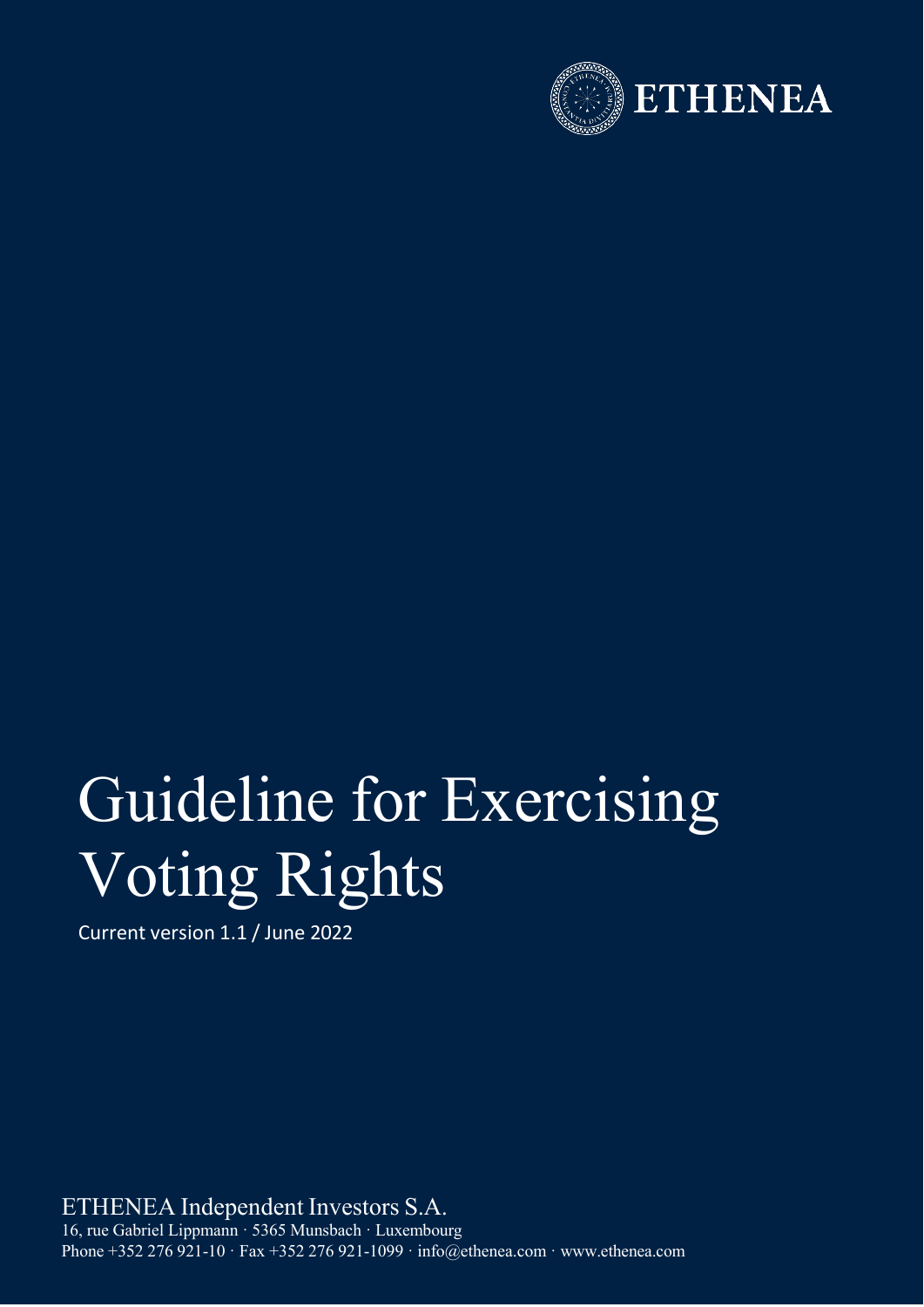

## Guideline for Exercising Voting Rights

The objective of this policy is to ensure that employees and Directors in all areas of the business fully comply at all times with all statutory, regulatory, professional, and ethical regulations.

In terms of the exercise of any voting rights, the company undertakes to take particular care with regard to investors in the funds it administers, either in the context of fund management or advisory mandates.

The company or its authorised representative will vote in accordance with all statutory, regulatory, professional, and ethical requirements.

In each individual case, the company will decide whether and how voting rights are to be exercised in the sole interest of the investors.

Taking a broad range of factors into account, our aim is to exercise our voting rights actively and comprehensively in the best interest of our investors and to implement our policies to the best of our ability. We intend to publish the results of exercising our voting rights in a transparent and comprehensive manner annually on an aggregated basis.

Shareholders' voting rights are to be exercised in a fiduciary capacity in accordance with the principles set out below, which are to be interpreted as guidelines:

- The interest of the investor with regard to the individual asset managed is the sole basis for voting rights decisions,
- Decisions regarding the exercise of voting rights are made irrespective of one's own interests and/or the interests of any third parties,
- The integrity of the financial markets must be preserved at all times,
- The exercise of voting rights is always carried out in compliance with the relevant statutory, regulatory, professional, and ethical regulations, as well as the applicable internal provisions.
- Voting rights must be exercised in accordance with internal, transparent ESG standards, encompassing the following specific factors:
	- o Sound corporate governance is an essential factor for increasing the value of any company.
		- We understand the necessity for major shareholders to actively participate in the development of a company.
	- o We play a major role in fostering progress towards profitable and sustainable value creation within the companies.
		- We are major shareholders in many companies. Therefore, we attend Annual General Meetings and other meetings and seek regular dialogue with company representatives as part of our commitment.